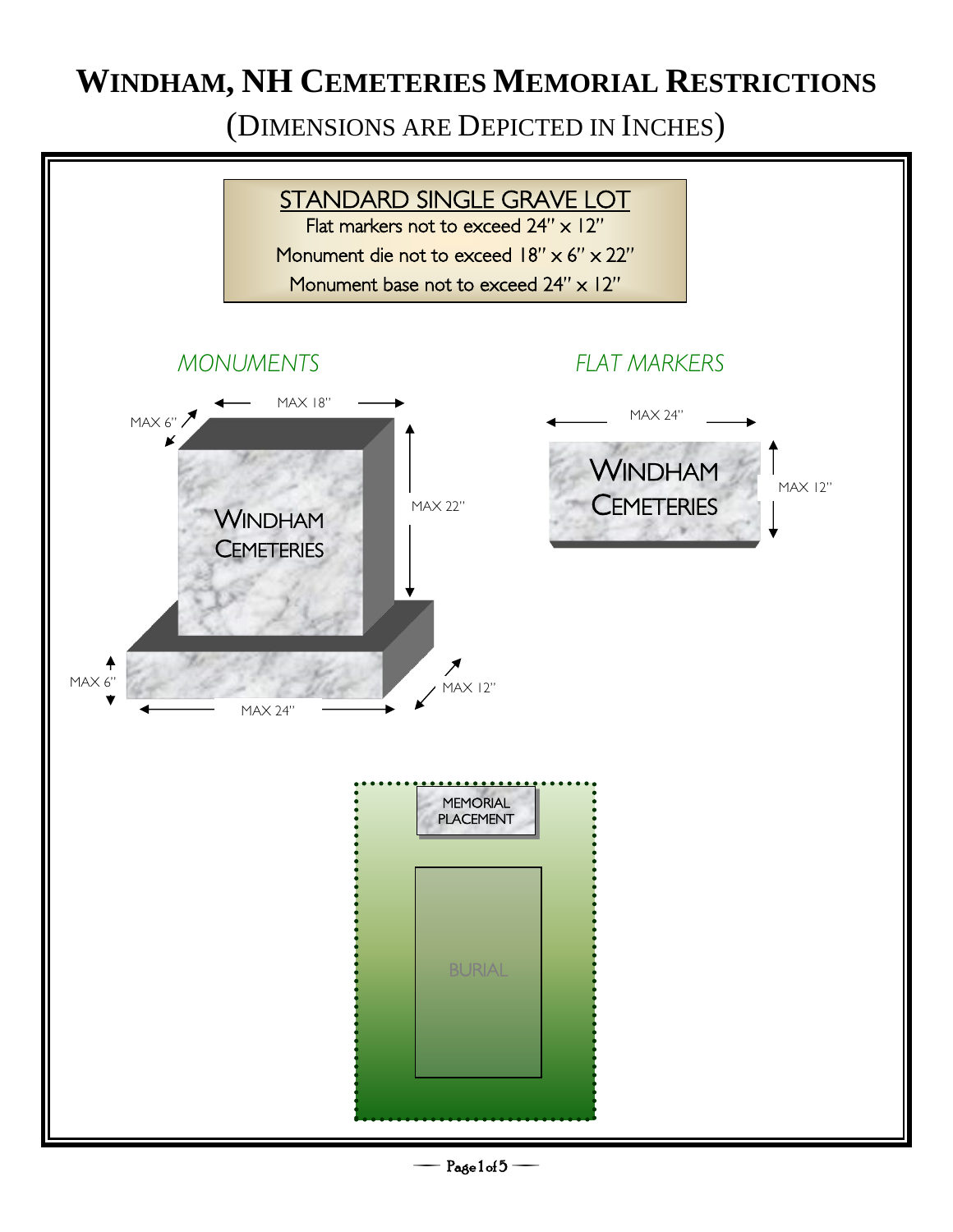(DIMENSIONS ARE DEPICTED IN INCHES)

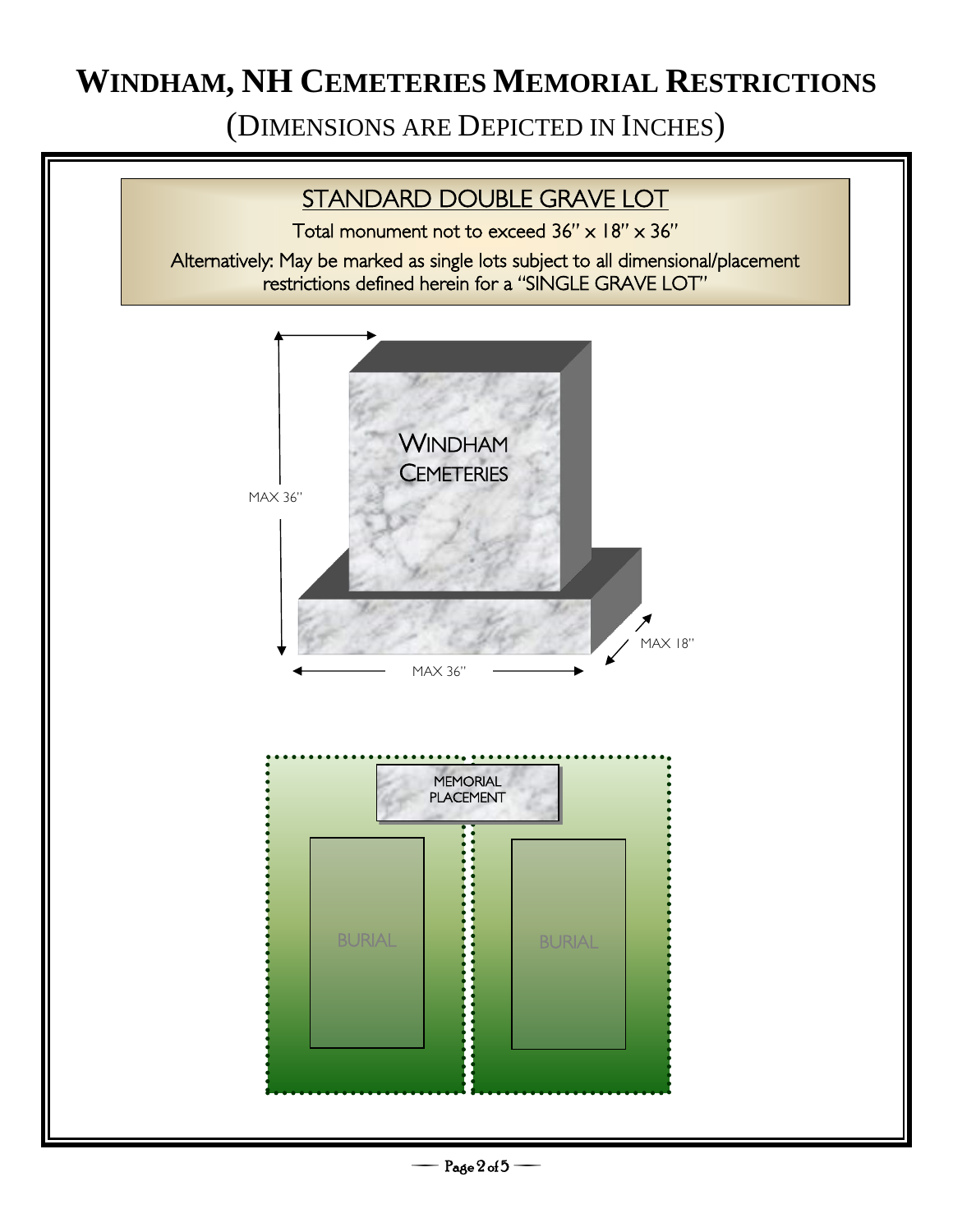(DIMENSIONS ARE DEPICTED IN INCHES)



Page 3 of 5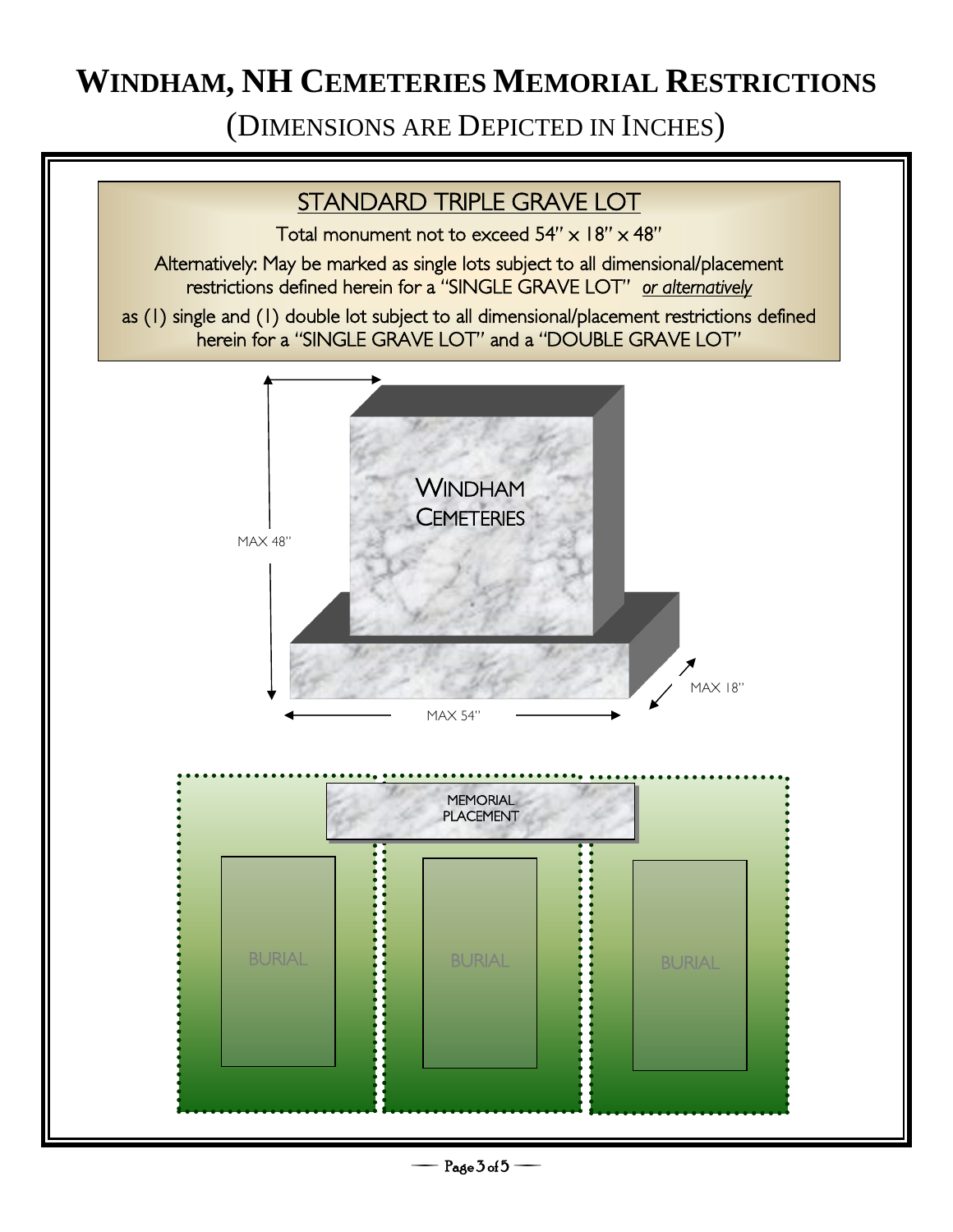(DIMENSIONS ARE DEPICTED IN INCHES)